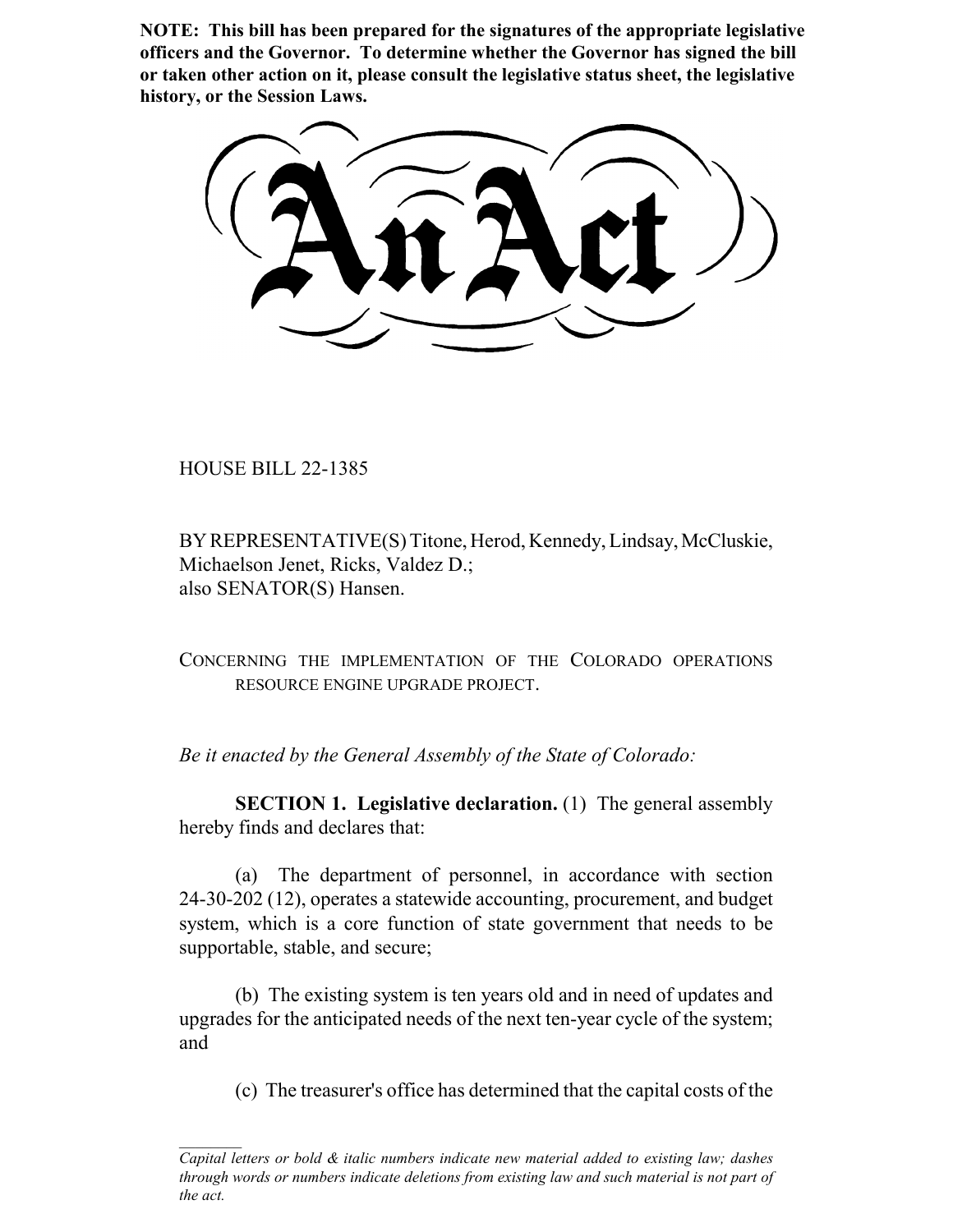project can be financed at a lower capital cost through a privately placed capital financed purchase of an asset or certificate of participation agreement.

(2) It is therefore in the best interest of the citizens of Colorado to authorize the state, acting by and through the state treasurer, to enter into one or more financed purchase of an asset or certificate of participation agreements and other agreements as necessary to finance the implementation costs of the Colorado operations resource engine upgrade and continuous improvement project.

**SECTION 2. Financed purchase of an asset or certificate of participation agreement.** (1) (a) The state of Colorado, acting by and through the state treasurer, is authorized to execute one or more financed purchase of an asset or certificate of participation agreements to finance the implementation costs of the Colorado operations resource engine upgrade and continuous improvement project in an amount up to nine million seven hundred eighty-seven thousand dollars (\$9,787,000) plus reasonable and necessary administrative, monitoring, and closing costs and interest, including capitalized interest and credit enhancement costs such as a debt service reserve fund or bond insurance.

(b) The anticipated annual state-funded payments for the principal and interest components of the amount payable under the financed purchase of an asset or certificate of participation agreement entered into pursuant to subsection (1)(a) of this section shall not exceed one million six hundred thousand dollars.

(c) The enactment of this act satisfies the requirements of section 24-82-801, Colorado Revised Statutes.

(d) The state, acting by and through the state treasurer, at the state treasurer's sole discretion, may enter into the financed purchase of an asset or certificate of participation agreement authorized by subsection (1)(a) of this section with any for-profit or nonprofit corporation, trust, or commercial bank as a trustee as the lessor.

(2) (a) The financed purchase of an asset or certificate of participation agreement authorized in subsection (1) of this section must provide that all of the obligations of the state under the agreement are

## PAGE 2-HOUSE BILL 22-1385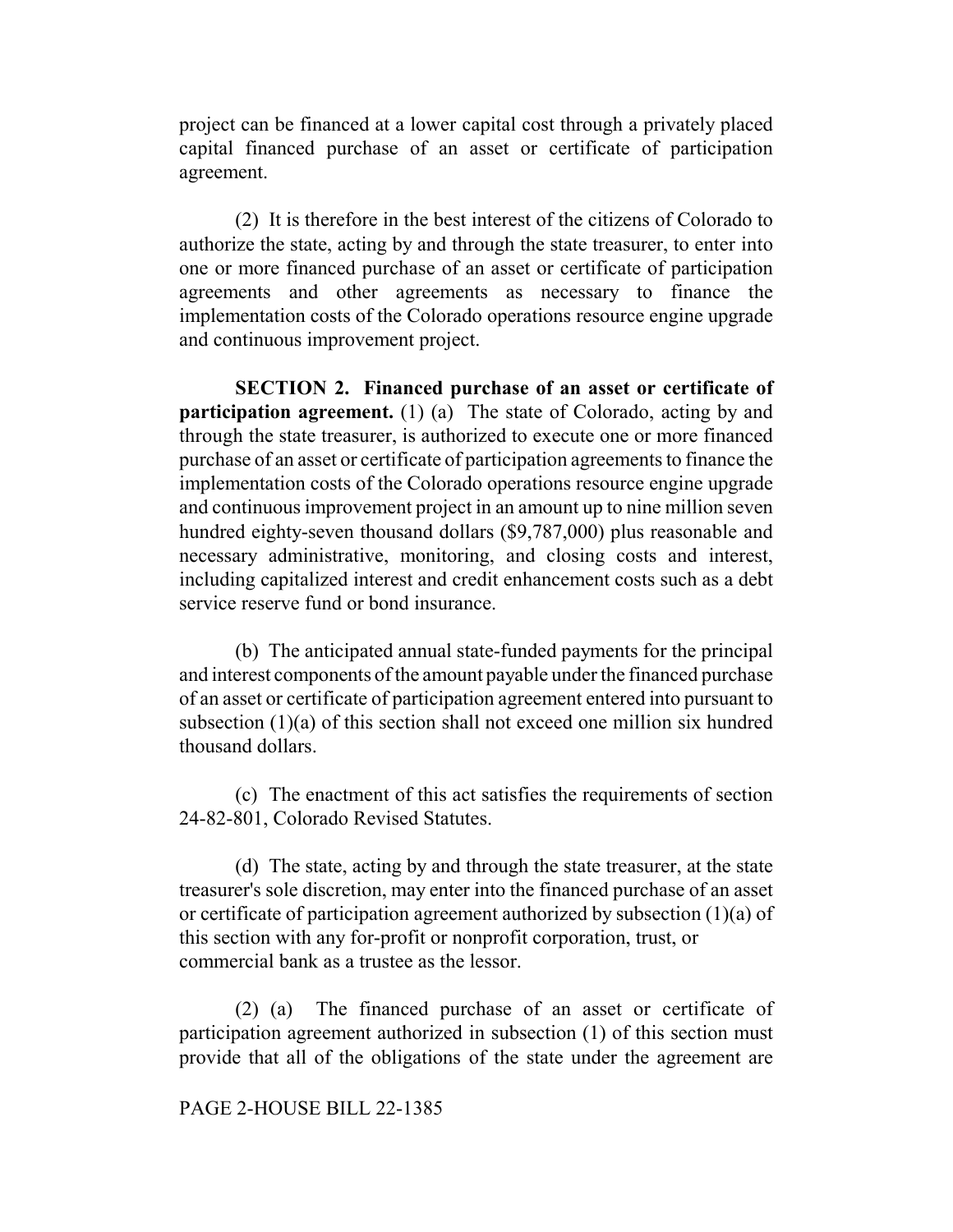subject to the action of the general assembly in annually making money available for all payments thereunder. Payments under any financed purchase of an asset or certificate of participation agreement must be made subject to annual appropriation by the general assembly, as applicable, from the general fund or from any other legally available source of money. The agreement must also provide that the obligations shall not be deemed or construed as creating an indebtedness of the state within the meaning of any provision of the state constitution or the laws of the state concerning or limiting the creation of indebtedness by the state and do not constitute a multiple fiscal year direct or indirect debt or other financial obligation of the state within the meaning of section 20  $(4)$  of article X of the state constitution. If the state does not renew the financed purchase of an asset or certificate of participation agreement authorized in subsection (1) of this section, the sole security available to the lessor shall be the property that is the subject of the financed purchase of an asset or certificate of participation agreement.

(b) (I) The financed purchase of an asset or certificate of participation agreement authorized in subsection (1) of this section may contain such terms, provisions, and conditions as the state treasurer, acting on behalf of the state, may deem appropriate, including all optional terms; except that the financed purchase of an asset or certificate of participation agreement shall specifically authorize the state to:

(A) Receive all personal property that is the subject of the financed purchase of an asset or certificate of participation agreement on or prior to the expiration of the terms of the financed purchase of an asset or certificate of participation agreement; and

(B) Reduce the term of the lease through prepayment of rental and other payments.

(II) Any personal property received under the financed purchase of an asset or certificate of participation agreement by the state on or prior to the expiration of the terms of the agreement shall be held for the benefit and use of the state.

(III) A financed purchase of an asset or certificate of participation agreement may further provide for the issuance, distribution, and sale of instruments evidencing rights to receive rentals and other payments made

## PAGE 3-HOUSE BILL 22-1385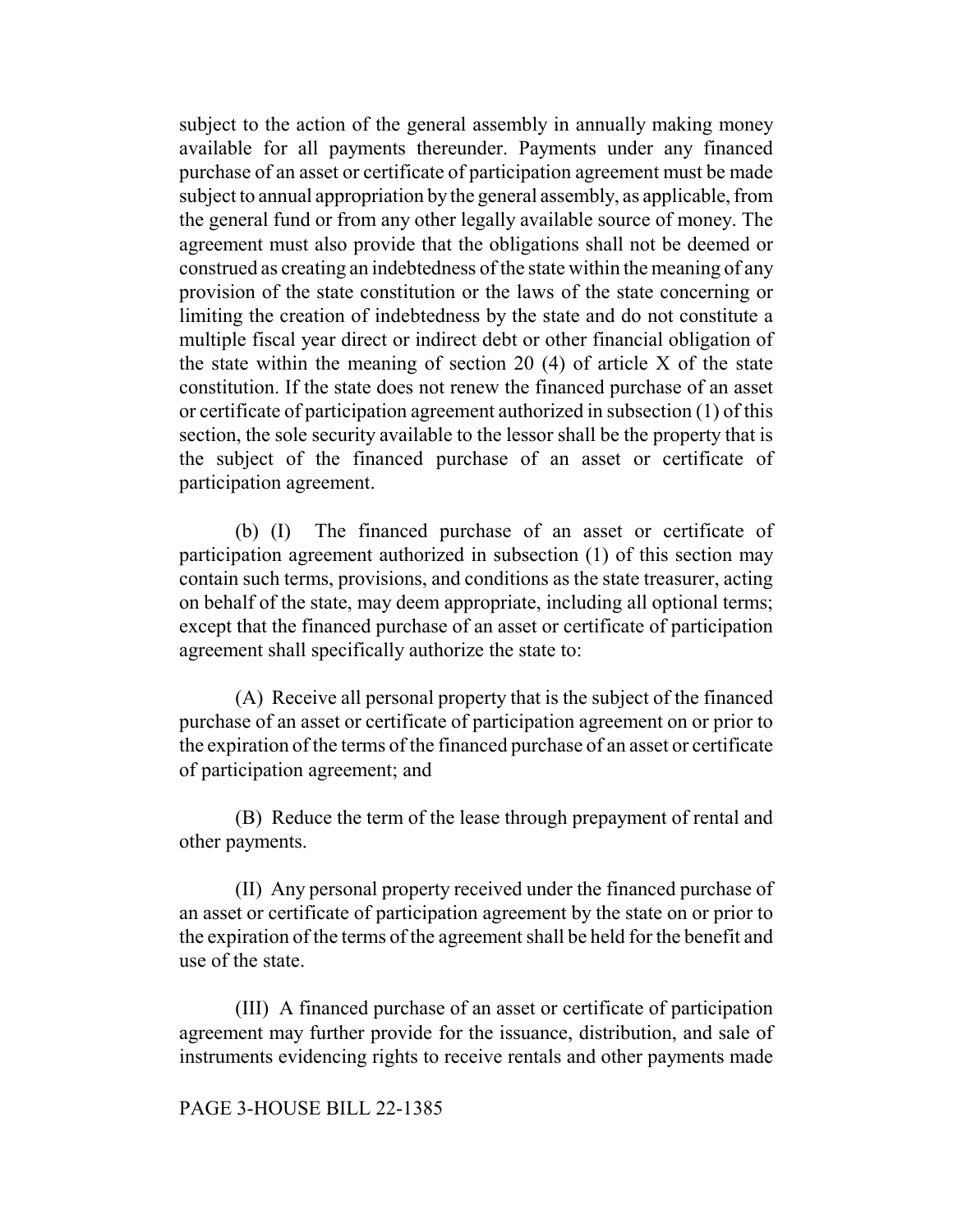and to be made under the agreement. The instruments may be issued, distributed, or sold only by the lessor or any person designated by the lessor and not by the state. The instruments do not create a relationship between the purchasers of the instruments and the state or create any obligation on the part of the state to the purchasers. Such instruments shall not be notes, bonds, or any other evidence of indebtedness of the state within the meaning of any provision of the state constitution or the laws of the state concerning or limiting the creation of indebtedness of the state and such instruments are not multiple fiscal-year direct or indirect debt or other financial obligations of the state within the meaning of section 20 (4) of article X of the state constitution.

(c) The state, acting through the state treasurer with the consent of the chief information officer of the governor's office of information technology, is authorized to enter into ancillary agreements and instruments as are deemed necessary or appropriate in connection with the financed purchase of an asset or certificate of participation agreement.

(d) Interest paid under a financed purchase of an asset or certificate of participation agreement authorized pursuant to subsection (1)(a) of this section, including interest represented by the instruments, is exempt from Colorado income tax.

(3) The provisions of section 24-30-202 (5)(b), Colorado Revised Statutes, do not apply to the financed purchase of an asset or certificate of participation agreement authorized in subsection (1) of this section or any ancillary agreement entered into pursuant to subsection (2)(c) of this section. Any provision of the fiscal rules promulgated pursuant to section 24-30-202 (1) and (13), Colorado Revised Statutes, that the state controller deems to be incompatible or inapplicable with respect to said financed purchase of an asset or certificate of participation agreements or any ancillary agreement may be waived by the controller or the controller's designee.

**SECTION 3.** In Colorado Revised Statutes, **add** 24-37.5-123 as follows:

**24-37.5-123. Colorado operations resource engine upgrade and continuous improvement project - reporting.** IF THE EXECUTIVE COMMITTEE OF THE LEGISLATIVE COUNCIL, THE JOINT BUDGET COMMITTEE,

## PAGE 4-HOUSE BILL 22-1385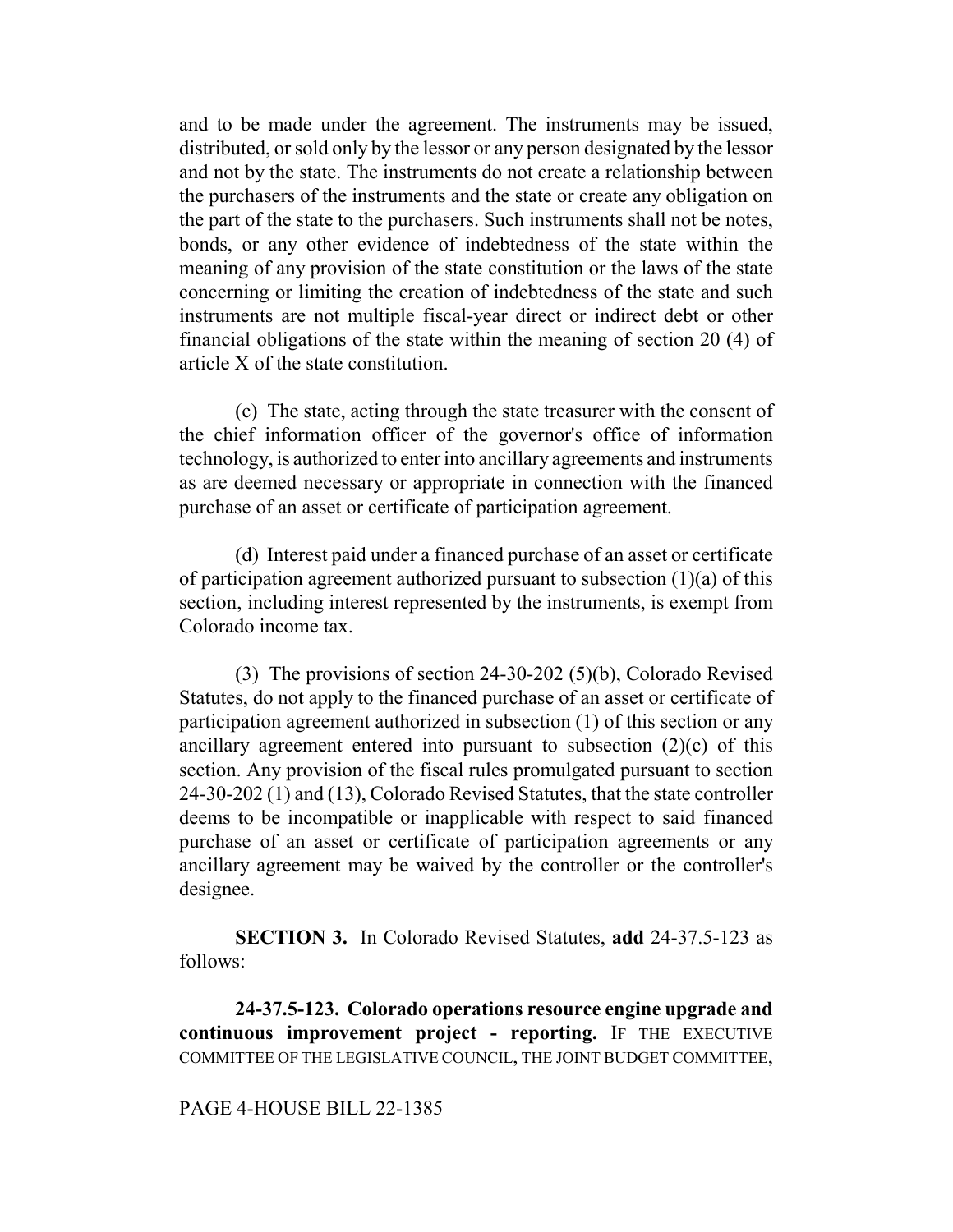THE JOINT TECHNOLOGY COMMITTEE, OR THE LEGISLATIVE AUDIT COMMITTEE DEEM CERTAIN FUNCTIONALITY OF THE COLORADO FINANCIAL REPORTING SYSTEM TO BE OF PARTICULAR IMPORTANCE TO THE LEGISLATIVE BRANCH, THIS WILL BE CONVEYED IN WRITING TO THE OFFICE, THE DEPARTMENT OF PERSONNEL, AND THE GOVERNOR. THE OFFICE AND THE DEPARTMENT OF PERSONNEL MUST ENSURE THAT SUCH FUNCTIONALITY IS INCORPORATED OR MUST PROMPTLY EXPLAIN WHY SUCH FUNCTIONALITY CANNOT BE INCORPORATED. IF THE FUNCTIONALITY CANNOT BE INCLUDED BECAUSE SUCH A CHANGE WOULD REQUIRE ADDITIONAL APPROPRIATIONS, THE OFFICE AND THE DEPARTMENT OF PERSONNEL MUST EXPLAIN WHY ADDITIONAL APPROPRIATIONS ARE NECESSARY. THE OFFICE AND THE DEPARTMENT OF PERSONNEL MUST REPORT TO THE JOINT TECHNOLOGY COMMITTEE AND THE JOINT BUDGET COMMITTEE REGARDING ITS PROGRESS ON THE PROJECT IN A FORMAT AND AT TIME INTERVALS SPECIFIED BY THE JOINT TECHNOLOGY COMMITTEE AND THE JOINT BUDGET COMMITTEE IN WRITING. IF A MEETING IS NECESSARY FOR ANY REPORT REQUIRED BY THIS SECTION, WHEN POSSIBLE, THE MEETING MAY BE A JOINT MEETING OF THE JOINT TECHNOLOGY COMMITTEE AND THE JOINT BUDGET COMMITTEE.

**SECTION 4. Safety clause.** The general assembly hereby finds,